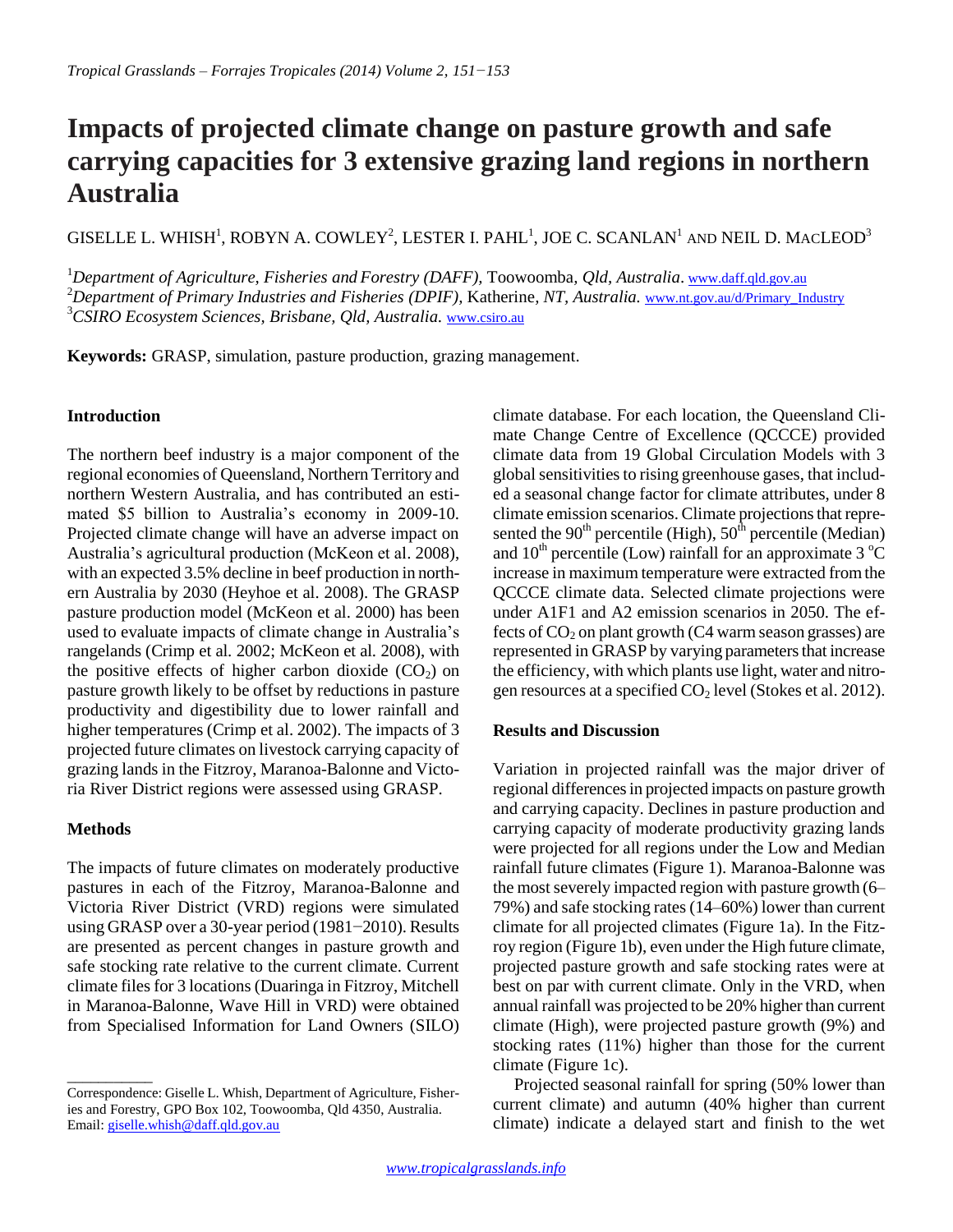

**Figure 1.** Percent change in projected rainfall ( $\cdots$ + $\cdots$ ), pasture growth ( $\cdots$ + $\cdots$ ) and safe stocking rates ( $\cdots$ = $\cdots$ ) from current climate (0 in X axis) for High (H), Median (M) and Low (L) rainfall climate outcomes for: ( a) Maranoa-Balonne; (b) Fitzroy; and (c) Victoria River District moderate productivity land types.



**Figure 2.** Percent change in projected mean monthly rainfall for Summer ( $\cdots$ ), Winter ( $\overline{\phantom{a}}$ ), Autumn ( $\overline{\phantom{a}}$ ) and Spring  $(\cdots + \cdots)$  from current climate (0 in X axis) for High (H), Median (M) and Low (L) rainfall climate outcomes for: (a) Maranoa-Balonne; (b) Fitzroy; and (c) Victoria River District moderate productivity land types.

season in VRD under the High future scenario (Figure 2c). Conversely, for both Maranoa-Balonne and Fitzroy regions, rainfall during summer was lower than current climate for all future climates (Figures 2a and 2b). In these regions, High projected rainfall was 10% less than current climate during the optimal pasture growing months. For this High rainfall outcome, the projected increases in rainfall (10%) occur within the cooler autumn/winter months, when light, temperature and moisture conditions are less conducive for C4 pasture growth.

#### **Conclusion**

Declines in pasture production and carrying capacity were projected for 3 extensive grazing regions in northern Australia under climate change scenarios. The positive effects of CO<sup>2</sup> fertilization on pasture growth, including improved water-use and nitrogen-use efficiencies, were offset by lower annual and seasonal rainfall. Grazing management practices, that include matching stocking rates to forage availability, maintaining land in good condition and resting pastures, will assist producers adapt to changing climate. Adjusting the timing and frequency of management practices (mustering, calving) and maintaining high tropical breed content of herds will assist producers adapt to extended late dry seasons. Managing pasture composition to match rainfall distribution of future climates will help ensure potential carrying capacities are achieved. Incorporating winter growing grasses (C3) into pastures in regions, where 25−50% of annual rainfall falls during cooler months, may achieve better pasture growth under higher rainfall future climates. In regions where nitrogen is limiting, the addition of legumes may facilitate better pasture growth under higher rainfall scenarios.

#### **References**

- Crimp SJ; Flood MR; Carter JO; Conroy JP; McKeon GM. 2002. Evaluation of the potential impacts of climate change on native pasture production: Implications for livestock carrying capacity. Final report to the Australian Greenhouse Office. Queensland Department of Natural Resources and Mines, Brisbane, Qld, Australia.
- Heyhoe E; Page S; Yainshet A; Che N; Kokic P; Hafi A; Low KW; Hoque Z; Mallawaarachchi T; Ahammad H. 2008. Preliminary national assessment of the vulnerability of agricultural industries and regions to climate change. ABARE report for the Climate Change in Agriculture and Natural Resource Management Subcommittee, Australian Bureau of Agricultural and Resource Economics, Canberra, ACT, Australia.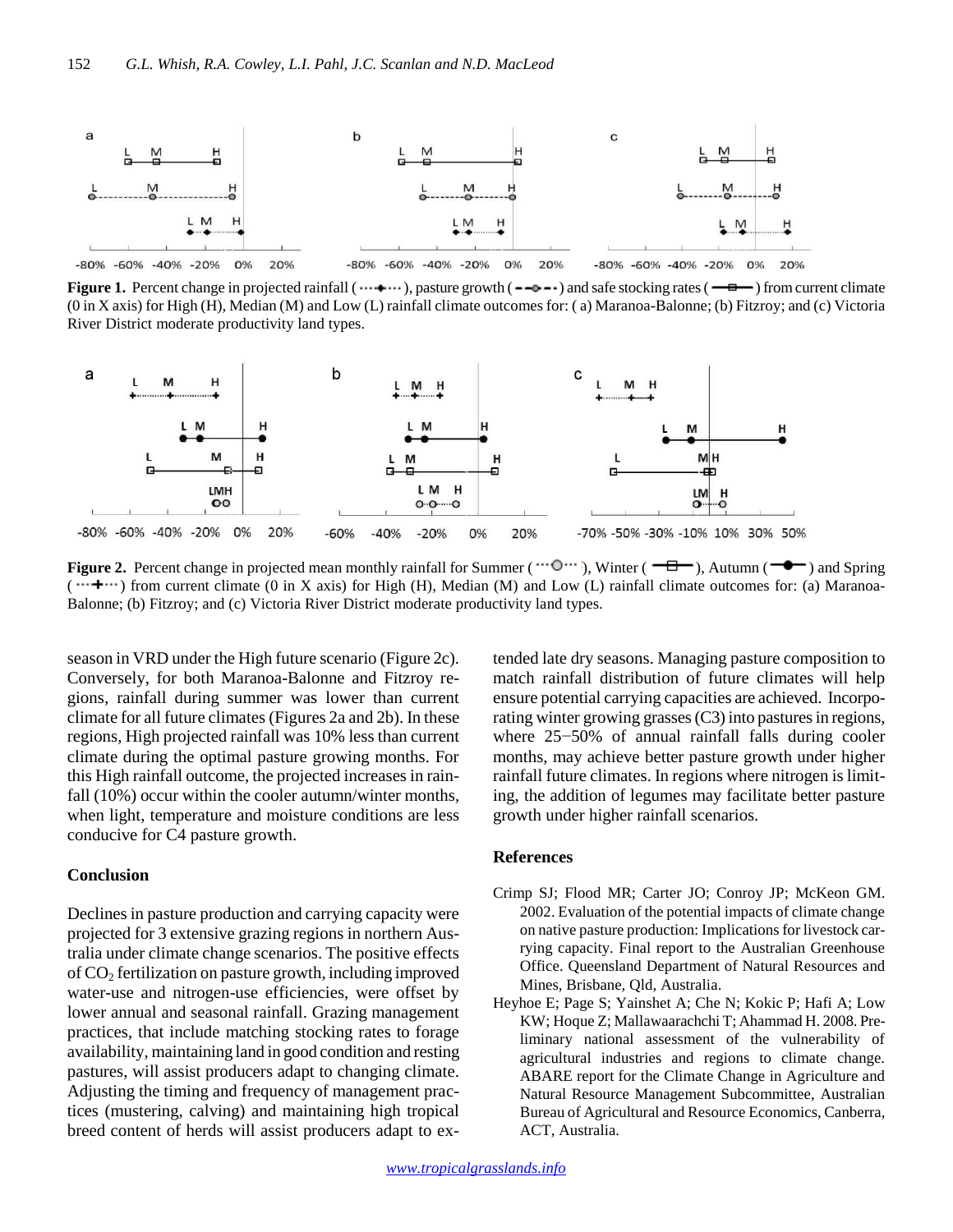- McKeon GM; Ash AJ; Hall WB; Stafford Smith M. 2000. Simulation of grazing strategies for beef production in north-east Queensland. In: Hammer G; Nicholls N; Mitchell C, eds. Applications of seasonal climate forecasting in agricultural and natural ecosystems − the Australian experience. Kluwer Academic Press, The Netherlands. p. 227–252.
- McKeon GM; Flood N; Carter JO; Stone GS; Crimp JS; Howden SM. 2008. Simulation of climate change impacts on live-

stock carrying capacity and production: Report for the Garnaut Climate Change Review. Queensland Environmental Protection Agency, Brisbane, Qld, Australia.

Stokes C; Marshall N; MacLeod N. 2012. Developing improved industry strategies and policies to assist beef enterprises across northern Australia adapt to a changing and more variable climate. Final report B.NBP.0617, Meat & Livestock Australia Ltd, North Sydney, NSW, Australia.

© 2014



*Tropical Grasslands−Forrajes Tropicales* is an open-access journal published by *Centro Internacional de Agricultura Tropical (CIAT)*. This work is licensed under a Creative Commons Attribution-NonCommercial-ShareAlike 3.0 Unported License. To view a copy of this license, visit <http://creativecommons.org/licenses/by-nc-sa/3.0/>